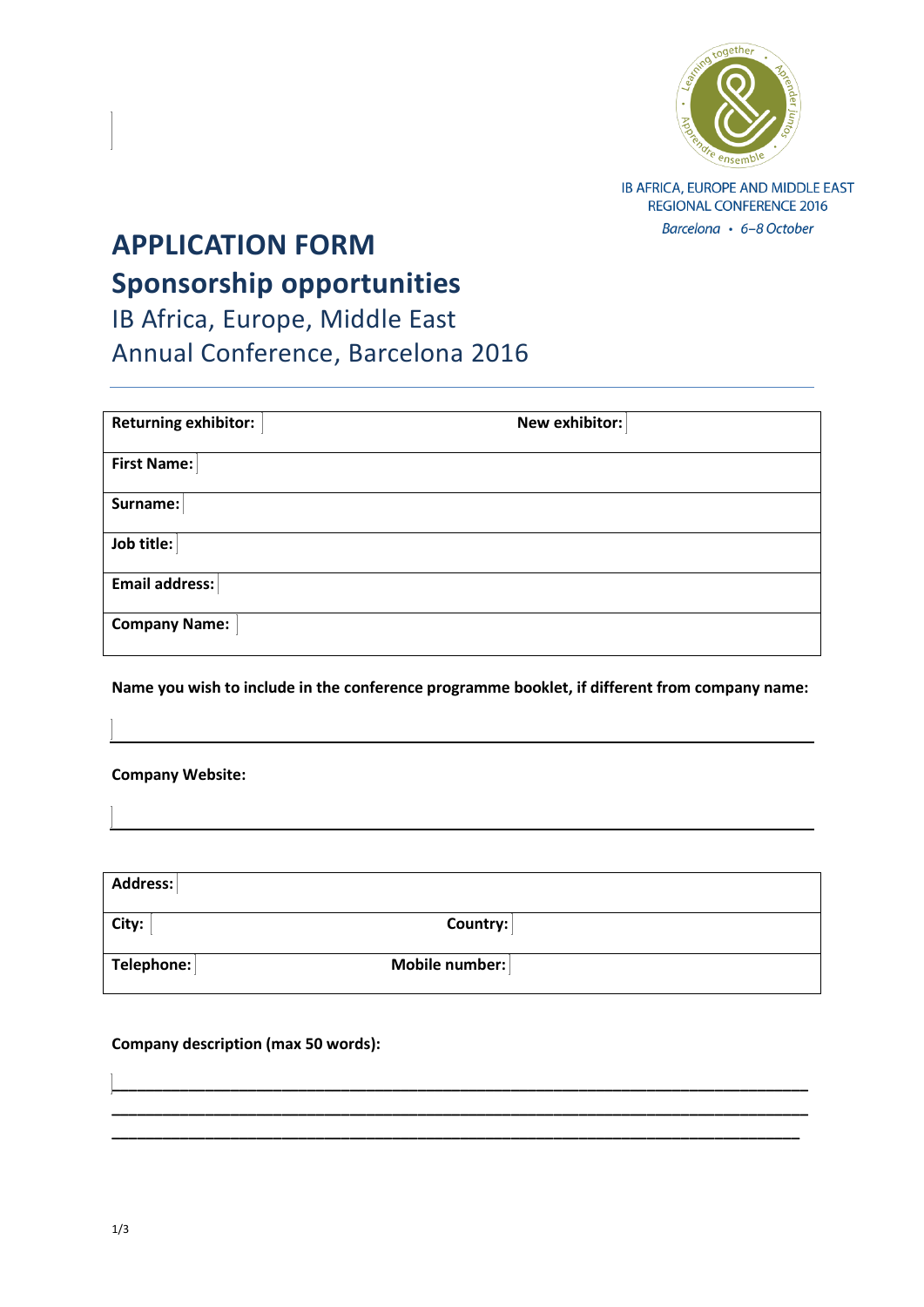

**Briefly describe your interest in exhibiting at the IB AEM Annual Regional Conference (max 50 words):**

| <b>Company Industry:</b>                                            |  |
|---------------------------------------------------------------------|--|
| Education                                                           |  |
| Publishing                                                          |  |
| Software                                                            |  |
| Technology                                                          |  |
| Travel                                                              |  |
| Other:                                                              |  |
|                                                                     |  |
| I want to register for the:                                         |  |
| Global sponsor package (IB America and IB AEM conference): \$30,000 |  |
| Platinum sponsor package: € 14,250                                  |  |
| Gold sponsor package: € 9850                                        |  |
| Silver sponsor package: € 4900                                      |  |
| Exhibitor package: € 2050                                           |  |
| Additional representatives (€ 485 per person)                       |  |

*PLEASE NOTE: A maximum of 3 additional representative's are permitted per exhibition stand. Please indicate the number of representatives you wish to register in the box above.*